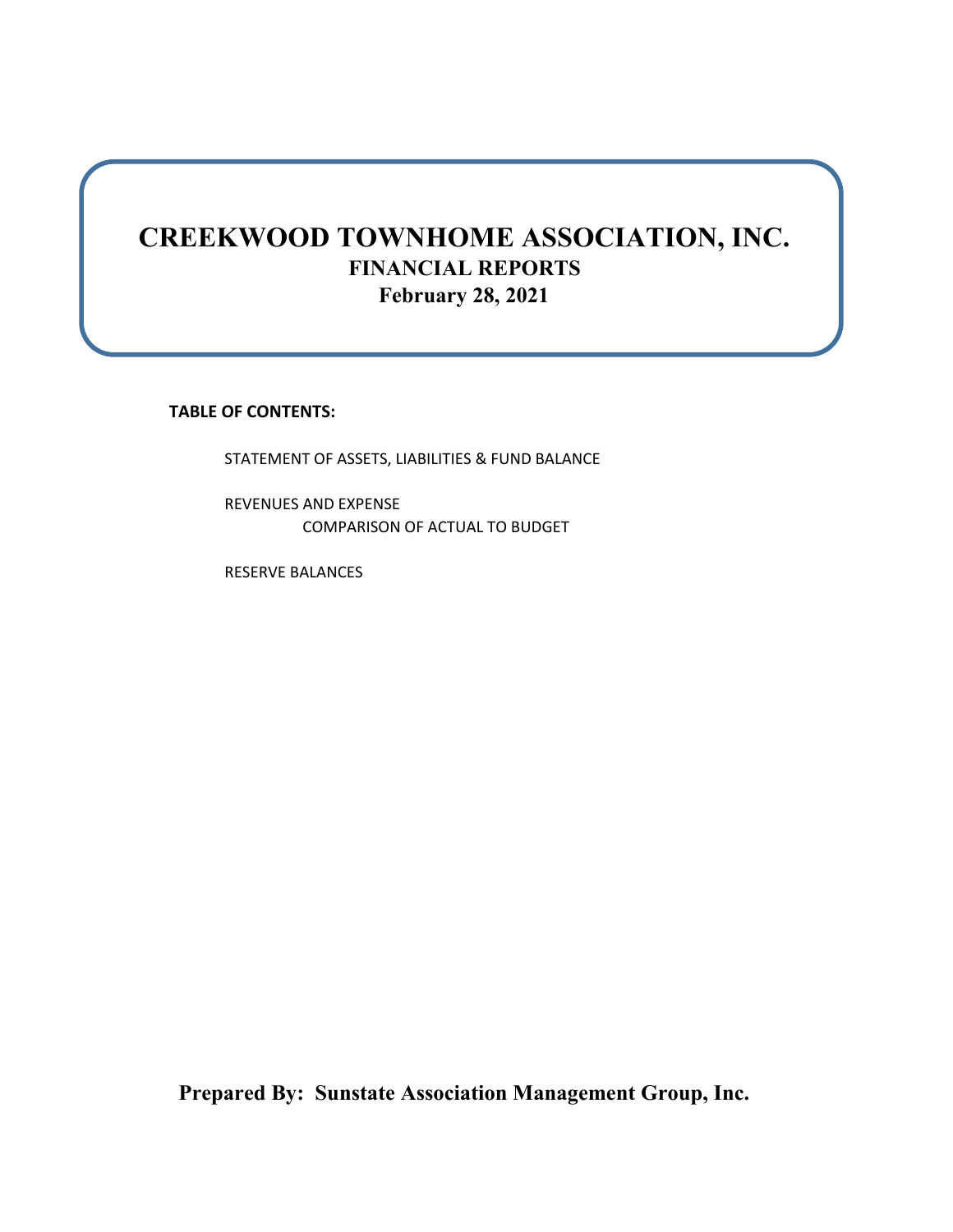## Creekwood Townhome Association Inc. 03/05/21 Statement of Assets, Liabilities, & Fund Balance As of February 28, 2021

|                                                                                                                | Feb 28, 21             |
|----------------------------------------------------------------------------------------------------------------|------------------------|
| <b>ASSETS</b>                                                                                                  |                        |
| <b>Current Assets</b>                                                                                          |                        |
| <b>Checking/Savings</b><br>1010 Centennial OP 7298                                                             |                        |
| 1010.99 · Management Escrow                                                                                    | 86,420.00<br>463.56    |
| 1110 Centennial MM 7352                                                                                        | 441,711.05             |
| <b>Total Checking/Savings</b>                                                                                  | 528,594.61             |
| <b>Accounts Receivable</b>                                                                                     |                        |
| 1150 Accounts Receivable                                                                                       | (17,780.08)            |
| <b>Total Accounts Receivable</b>                                                                               | (17,780.08)            |
| <b>Other Current Assets</b>                                                                                    |                        |
| 1220 Allowance for Bad Debt<br>1250 Refundable Deposits                                                        | (1,600.00)<br>3,282.38 |
| 1260 · Utility Deposits                                                                                        | 189.08                 |
| 1280 · Prepaid Insurance                                                                                       | 4,240.28               |
| <b>Total Other Current Assets</b>                                                                              | 6,111.74               |
| <b>Total Current Assets</b>                                                                                    | 516,926.27             |
| <b>TOTAL ASSETS</b>                                                                                            | 516,926.27             |
| <b>LIABILITIES &amp; EQUITY</b><br><b>Liabilities</b><br><b>Current Liabilities</b><br><b>Accounts Payable</b> |                        |
| 2000 · Accounts Payable                                                                                        | 5,123.43               |
| <b>Total Accounts Payable</b>                                                                                  | 5,123.43               |
| <b>Other Current Liabilities</b><br>2100 Other Current Liabilities                                             | 3,551.08               |
| <b>Total Other Current Liabilities</b>                                                                         | 3,551.08               |
| <b>Total Current Liabilities</b>                                                                               | 8,674.51               |
| Long Term Liabilities<br>3100 Reserve Fund                                                                     | 441,711.05             |
| <b>Total Long Term Liabilities</b>                                                                             | 441,711.05             |
| <b>Total Liabilities</b>                                                                                       | 450,385.56             |
| Equity<br>3340 · Prior Years Surplus/Deficit<br>Net Income                                                     | 65,198.12<br>1,342.59  |
| <b>Total Equity</b>                                                                                            | 66,540.71              |
| <b>TOTAL LIABILITIES &amp; EQUITY</b>                                                                          | 516,926.27             |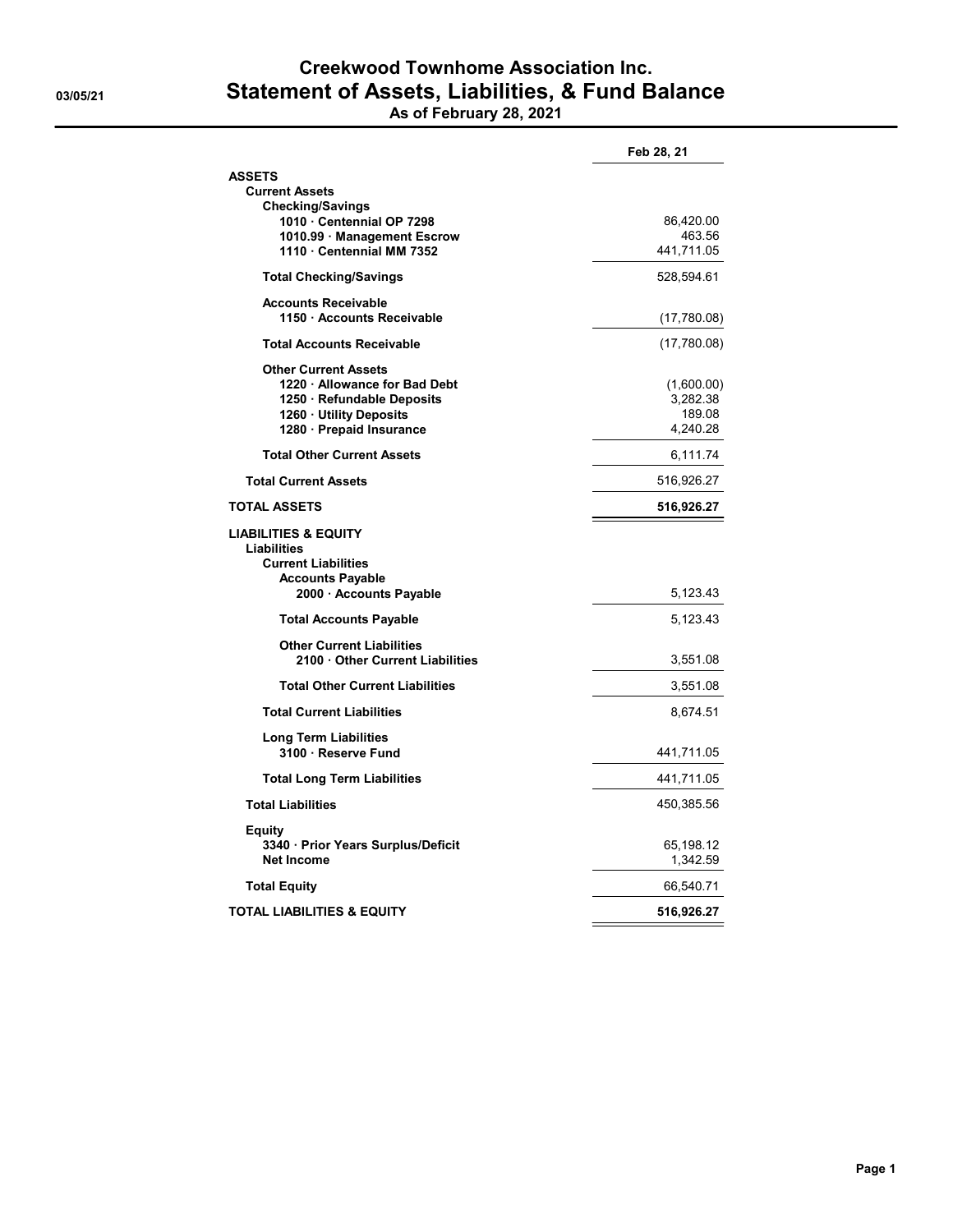## Creekwood Townhome Association Inc. 03/05/21 Revenue & Expense Budget Performance February 2021

|                                                                      | Feb 21             | <b>Budget</b>      | \$ Over Budget       | Jan Feb 21         | <b>YTD Budget</b>  | \$ Over Budget       | <b>Annual Budget</b>  |
|----------------------------------------------------------------------|--------------------|--------------------|----------------------|--------------------|--------------------|----------------------|-----------------------|
| <b>Ordinary Income/Expense</b>                                       |                    |                    |                      |                    |                    |                      |                       |
| Income<br>4100 · Regular Assessments                                 | 18,156.67          | 18,156.25          | 0.42                 | 36,313.30          | 36,312.50          | 0.80                 | 217,875.00            |
| 4101 · Reserve Assessments                                           | 12,083.33          | 12,083.33          | 0.00                 | 24.166.70          | 24,166.70          | 0.00                 | 145,000.00            |
| 4120 · Working Capital Assessment<br>4230 · Late Fees                | 1,000.00<br>359.44 | 0.00<br>0.00       | 1,000.00<br>359.44   | 2,500.00<br>542.93 | 0.00<br>0.00       | 2,500.00<br>542.93   | 0.00<br>0.00          |
| 4260 · Other Income                                                  | 90.02              | 0.00               | 90.02                | 600.74             | 0.00               | 600.74               | 0.00                  |
| <b>Total Income</b>                                                  | 31,689.46          | 30,239.58          | 1,449.88             | 64,123.67          | 60,479.20          | 3,644.47             | 362,875.00            |
| <b>Gross Profit</b>                                                  | 31,689.46          | 30,239.58          | 1,449.88             | 64,123.67          | 60,479.20          | 3,644.47             | 362,875.00            |
| <b>Expense</b>                                                       |                    |                    |                      |                    |                    |                      |                       |
| <b>Grounds Maintenance</b><br>7110 · Landscape Contract              | 4,224.00           | 4,224.00           | 0.00                 | 8,448.00           | 8,448.00           | 0.00                 | 50,688.00             |
| $7120 \cdot$ Mulch                                                   | 651.00             | 1,500.00           | (849.00)             | 11,908.50          | 3,000.00           | 8,908.50             | 18,000.00             |
| 7130 · Landscape Other                                               | 2,700.00           | 125.00             | 2,575.00             | 2,700.00           | 250.00             | 2,450.00             | 1,500.00              |
| 7140 · Pond/Lake Maintenance<br>7150 · Irrigation/Well Maint/Replace | 138.00<br>153.55   | 275.00<br>417.50   | (137.00)<br>(263.95) | 276.00<br>360.30   | 550.00<br>835.00   | (274.00)<br>(474.70) | 3,300.00<br>5,010.00  |
| 7160 · Termite Warranty Program &                                    | 1,728.00           | 1,666.67           | 61.33                | 3,348.00           | 3,333.30           | 14.70                | 20,000.00             |
| <b>Total Grounds Maintenance</b>                                     | 9,594.55           | 8,208.17           | 1,386.38             | 27,040.80          | 16,416.30          | 10,624.50            | 98,498.00             |
| <b>Repairs/Maint General</b>                                         |                    |                    |                      |                    |                    |                      |                       |
| 7210 · General Repairs & Maintenance                                 | 321.00             | 2,166.67           | (1,845.67)           | 642.00             | 4,333.30           | (3,691.30)           | 26,000.00             |
| 7220 · Gate Maintenance Contract<br>7230 · Amenity Access Systems    | 0.00<br>0.00       | 50.00<br>41.67     | (50.00)<br>(41.67)   | 120.00<br>0.00     | 100.00<br>83.30    | 20.00<br>(83.30)     | 600.00<br>500.00      |
| <b>Total Repairs/Maint General</b>                                   | 321.00             | 2,258.34           | (1,937.34)           | 762.00             | 4.516.60           | (3,754.60)           | 27,100.00             |
| <b>Clubhouse &amp; Pool</b>                                          |                    |                    |                      |                    |                    |                      |                       |
| 7310 · Pool Maintenance Contract                                     | 475.00             | 475.00             | 0.00                 | 950.00             | 950.00             | 0.00                 | 5,700.00              |
| 7320 · Pool Other<br>7330 · Amenity Center Repairs/Maint             | 0.00<br>0.00       | 250.00<br>250.00   | (250.00)<br>(250.00) | 0.00<br>228.66     | 500.00<br>500.00   | (500.00)<br>(271.34) | 3,000.00<br>3,000.00  |
| 7340 · Janitorial Supplies                                           | 0.00               | 41.67              | (41.67)              | 0.00               | 83.30              | (83.30)              | 500.00                |
| 7350 · Janitorial Services<br>7370 · Homeowner Activities            | 500.00<br>0.00     | 541.67<br>166.67   | (41.67)              | 1,000.00<br>0.00   | 1,083.30<br>333.30 | (83.30)              | 6,500.00              |
| 7380 · Winter                                                        | 0.00               | 83.33              | (166.67)<br>(83.33)  | 0.00               | 166.70             | (333.30)<br>(166.70) | 2,000.00<br>1.000.00  |
| <b>Total Clubhouse &amp; Pool</b>                                    | 975.00             | 1,808.34           | (833.34)             | 2,178.66           | 3,616.60           | (1,437.94)           | 21,700.00             |
| <b>Other Expenses</b><br>7450 · Reserve Assessment Allocation        | 12,083.33          | 12,083.33          | 0.00                 | 24,166.70          | 24,166.70          | 0.00                 | 145,000.00            |
| <b>Total Other Expenses</b>                                          | 12,083.33          | 12,083.33          | 0.00                 | 24,166.70          | 24,166.70          | 0.00                 | 145,000.00            |
| <b>Utilities</b>                                                     |                    |                    |                      |                    |                    |                      |                       |
| 7510 · Electricity - Amenity Center                                  | 289.65             | 291.67             | (2.02)               | 589.96             | 583.30             | 6.66                 | 3,500.00              |
| 7520 · Electricity - Entry                                           | 21.53              | 25.00              | (3.47)               | 45.53              | 50.00              | (4.47)               | 300.00                |
| 7530 · Electricity - Irrigation<br>7540 · Electricity - Streetlights | 60.81<br>1,119.77  | 166.67<br>1,000.00 | (105.86)<br>119.77   | 108.46<br>2,239.54 | 333.30<br>2,000.00 | (224.84)<br>239.54   | 2,000.00<br>12,000.00 |
| 7550 · Telephone/Gate Access Control                                 | 0.00               | 41.67              | (41.67)              | 0.00               | 83.30              | (83.30)              | 500.00                |
| 7560 · Water/Sewer - Amenity Center                                  | 428.36             | 666.67             | (238.31)             | 760.87             | 1.333.30           | (572.43)             | 8,000.00              |
| <b>Total Utilities</b>                                               | 1,920.12           | 2.191.68           | (271.56)             | 3,744.36           | 4,383.20           | (638.84)             | 26,300.00             |
| <b>Professional Fees</b>                                             |                    |                    |                      |                    |                    |                      |                       |
| 7610 · Tax Preparation<br>7620 · Legal & Professional Fees           | 200.00<br>0.00     | 41.67<br>291.67    | 158.33<br>(291.67)   | 200.00<br>0.00     | 83.30<br>583.30    | 116.70<br>(583.30)   | 500.00<br>3,500.00    |
| <b>Total Professional Fees</b>                                       | 200.00             | 333.34             | (133.34)             | 200.00             | 666.60             | (466.60)             | 4.000.00              |
| Insurance                                                            |                    |                    |                      |                    |                    |                      |                       |
| 7710 · Directors & Officers                                          | 103.17             | 104.17             | (1.00)               | 206.34             | 208.30             | (1.96)               | 1,250.00              |
| 7720 · General, Property & Liability<br>7730 · Worker's Comp         | 370.54<br>56.33    | 458.33<br>83.33    | (87.79)<br>(27.00)   | 741.08<br>112.66   | 916.70<br>166.70   | (175.62)<br>(54.04)  | 5,500.00<br>1,000.00  |
| <b>Total Insurance</b>                                               | 530.04             | 645.83             | (115.79)             | 1,060.08           | 1,291.70           | (231.62)             | 7,750.00              |
| Administration                                                       |                    |                    |                      |                    |                    |                      |                       |
| 7810 · Administration Other                                          | 0.00               | 208.33             | (208.33)             | 0.00               | 416.70             | (416.70)             | 2.500.00              |
| 7820 · Corporate Annual Report<br>7830 · Coupons                     | 61.25<br>0.00      | 13.42<br>4.17      | 47.83<br>(4.17)      | 61.25<br>13.50     | 26.80<br>8.30      | 34.45<br>5.20        | 161.00<br>50.00       |
| 7835 · Bank Charges                                                  | 20.30              | 3.00               | 17.30                | 41.05              | 6.00               | 35.05                | 36.00                 |
| 7840 · Internet Access                                               | 50.00              | 120.00             | (70.00)              | 100.00             | 240.00             | (140.00)             | 1,440.00              |
| 7850 · Miscellaneous                                                 | 0.00               | 500.00             | (500.00)             | 0.00               | 1,000.00           | (1,000.00)           | 6,000.00              |
| 7860 · Postage<br>7870 · Management Fee                              | 11.75<br>1,545.00  | 41.67<br>1,545.00  | (29.92)<br>0.00      | 114.28<br>3,090.00 | 83.30<br>3,090.00  | 30.98<br>0.00        | 500.00<br>18,540.00   |
| 7880 · Office Supplies                                               | 23.75              | 83.33              | (59.58)              | 208.40             | 166.70             | 41.70                | 1,000.00              |
| 7890 · Collections Expense<br>7895 · Bad Debt Expense                | 0.00<br>0.00       | 66.67<br>125.00    | (66.67)<br>(125.00)  | 0.00<br>0.00       | 133.30<br>250.00   | (133.30)<br>(250.00) | 800.00<br>1,500.00    |
| <b>Total Administration</b>                                          | 1,712.05           | 2,710.59           | (998.54)             | 3,628.48           | 5,421.10           | (1,792.62)           | 32,527.00             |
| <b>Total Expense</b>                                                 | 27,336.09          | 30,239.62          | (2,903.53)           | 62,781.08          | 60,478.80          | 2,302.28             | 362,875.00            |
| <b>Net Ordinary Income</b>                                           | 4,353.37           | (0.04)             | 4,353.41             | 1,342.59           | 0.40               | 1,342.19             | 0.00                  |
| Net Income                                                           | 4,353.37           | (0.04)             | 4,353.41             | 1,342.59           | 0.40               | 1,342.19             | 0.00                  |